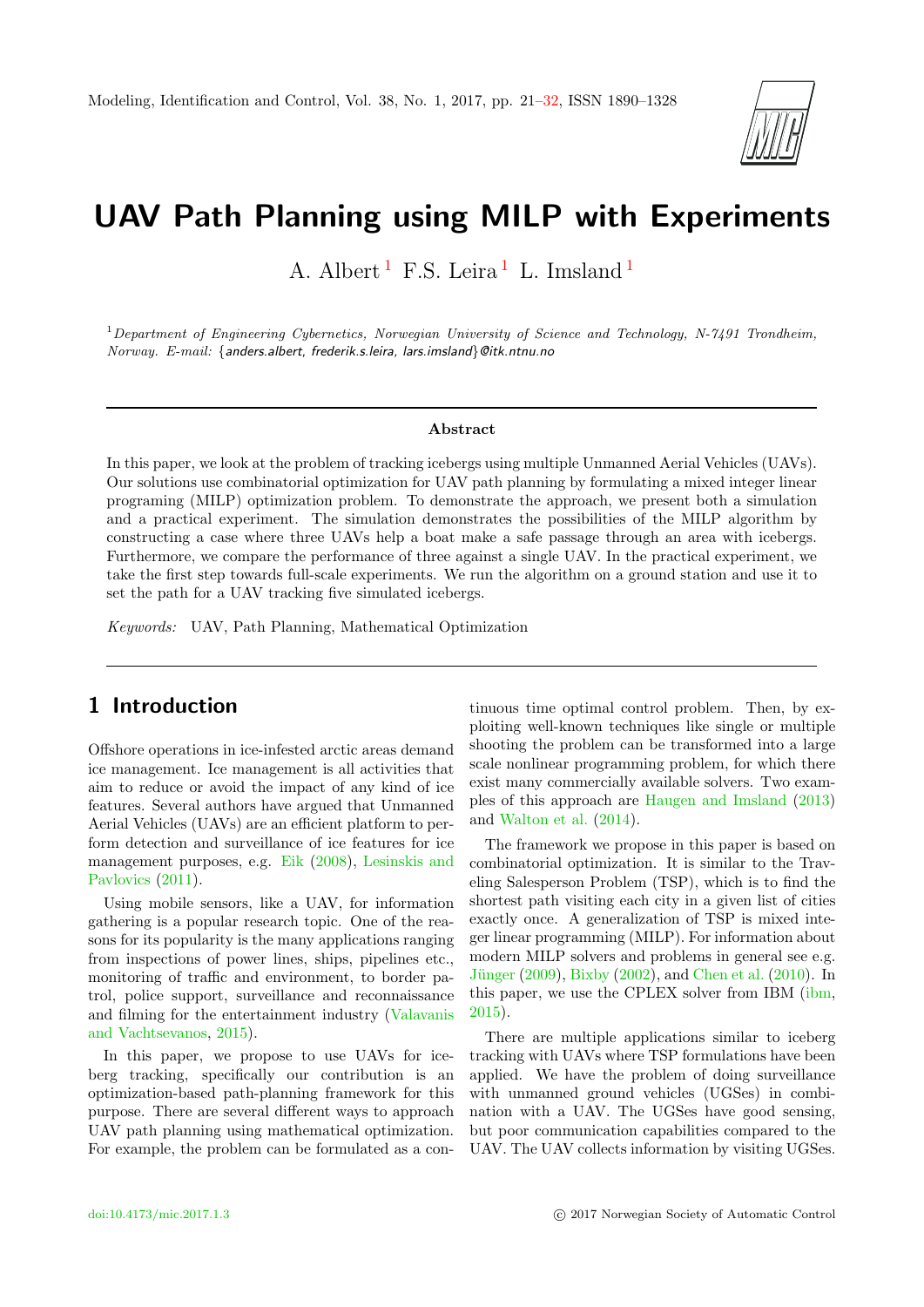In [Barton and Kingston](#page-10-4) [\(2013\)](#page-10-4), the authors compare a TSP solution to an adaptive feedforward iterative learning control algorithm, based on the region of attraction for each UGS. Another similar problem is the heterogeneous, multiple depot, multiple UAV routing problem (HMDMURP). This is a generalization of TSP, where the salesmen are UAVs with different minimum turning radius and starting locations. The authors of [Oberlin et al.](#page-11-6) [\(2010\)](#page-11-6) come up with a approximate algorithm based on the transformation by [Noon](#page-11-7) [and Bean](#page-11-7) [\(1993\)](#page-11-7). A related problem to HMDMURP is studied by [Oh et al.](#page-11-8) [\(2015\)](#page-11-8), which come up with a solution based on a modified algorithm for the Chinese Postman Problem to make it suitable for a group of Dubins Vehicles. The article [Enright et al.](#page-10-5) [\(2005\)](#page-10-5) focuses on the repairman problem, which is TSP with targets appearing according to a Poisson process. The authors calculate lower and upper bounds for a Dubins path and use these to construct a centralized planner to assign areas for a set of UAVs.

Furthermore, there are a number of approaches using MILP that does not use TSP as a basis for problem formulation, which are similar to iceberg tracking with UAVs. The problem of searching and tracking targets in an urban environment using fixed wing UAVs is tackled by [Hirsch and Schroeder](#page-11-9) [\(2015\)](#page-11-9). The authors formulate the problem mathematically as a MILP, and solve it using an approximate method consisting of a greedy randomized adaptive search procedure and a simulated annealing. The military application of assigning targets of different priority and path planning to combat UAVs is studied by [Shetty et al.](#page-11-10) [\(2008\)](#page-11-10). They also formulate the problem as a MILP and compare the CPLEX-algorithm [\(ibm,](#page-10-3) [2015\)](#page-10-3) to an approximate approach consisting of a tabu search algorithm with regard to optimally and computational efficiency. [Schouwenaars et al.](#page-11-11) [\(2001\)](#page-11-11) and [Ma and Miller](#page-11-12) [\(2005\)](#page-11-12) use the CPLEX-algorithm to solve a path planning problem formulated as a MILP for a single or multiple UAVs.

Finally, there are many formulations similar to iceberg tracking that are not solved using a TSP framework. In [Sinha et al.](#page-11-13) [\(2005\)](#page-11-13) the authors consider tracking hostile targets moving in group using multiple UAVs. Their solution is an adaptive decentralized algorithm. This is similar to the radar resources distribution and combat management problem, which are solved with a multi-level tree algorithm in [Asnis and](#page-10-6) [Blackman](#page-10-6) [\(2011\)](#page-10-6). The authors of [Farmani et al.](#page-11-14) [\(2015\)](#page-11-14) track moving targets in an urban environment, where they take into account UAV and gimbal poses. They also solve the problem decentralized by using an auction method. The path planning for each UAV is done with MPC (Model Predictive Control).

We choose to not consider gimbal pose, nonholonomic constraints (like the Dubins vehicle), decentralization, etc. for the benefit of a simpler formulation, similar to TSP, called the target visitation problem [\(Grundel and Jeffcoat,](#page-11-15) [2004\)](#page-11-15) (each iceberg has a value and high values get prioritized for an earlier visit). The reason is that we expect to have communication link with all UAVs and to be covering a vast area, where dynamics like gimbal pose and non-holistic constraints will be small compared to the Euclidean distance between the icebergs. This enables us to solve the problem fast for a limited number of UAVs and icebergs, which then enables real-time implementation. We take into account the dynamics of the problem by implementing the solution similar to an MPC, meaning that we solve a static optimization problem often and update the dynamics of the UAVs and iceberg between each time we run the optimization.

#### 1.1 Contribution

The contribution of this paper is a framework for monitoring moving targets. The planning is centralized and the optimization formulation allows for the use of multiple UAVs. The framework extends earlier work [\(Al](#page-10-7)[bert and Imsland,](#page-10-7) [2015\)](#page-10-7). We compare the improved approach using three UAVs to one UAV. In addition, we demonstrate the first step towards practical experiments with a test performed in Ny-Ålesund at Svalbard.

#### 1.2 Organization

This paper is arranged as follows. In Section [2,](#page-2-0) we introduce the problem formulation through a scenario. In Section [3](#page-2-1) we explain the setup, the modeling of the icebergs and UAVs, and the observer we use. Then, we introduce some assumptions in order to use the target visitation formulation on our problem, and describe how we formulate the problem using mixed integer linear programming in Section [4.](#page-3-0)

To demonstrate the use of multiple UAVs and the possibilities of the algorithm, we introduce a scenario with a boat moving through an iceberg infested area. We perform a simulation of the scenario, compare it to a single UAV, and illustrate the results in Section [5.](#page-5-0) In Section [6,](#page-6-0) we present the experimental results from Ny-Ålesund at Svalbard. Finally, in Section [7](#page-9-0) and [8](#page-10-8) we discuss the results and conclude the work of this paper.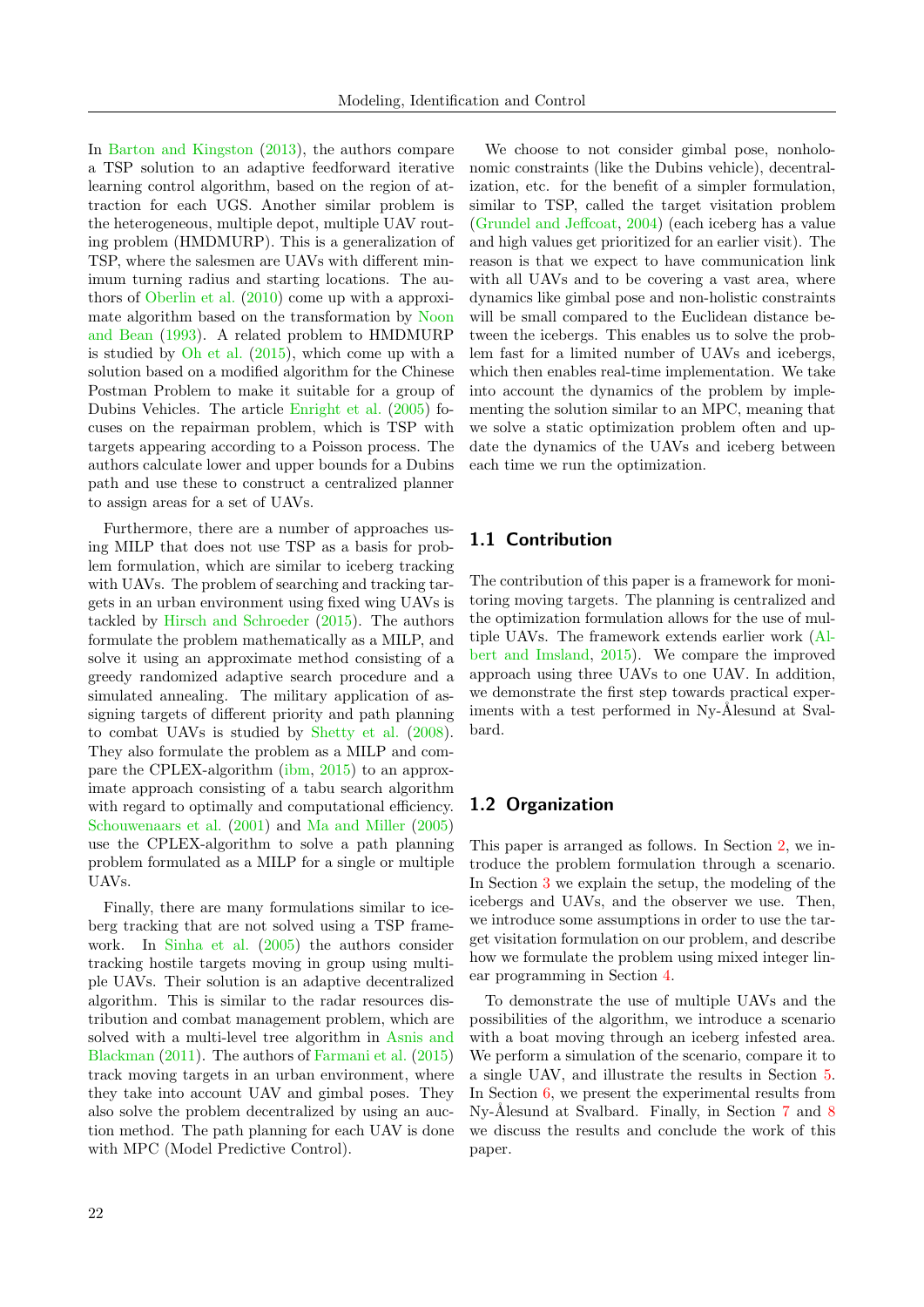# <span id="page-2-0"></span>2 Problem Formulation

To motivate the problem formulation we consider a concrete case: A boat traveling in an arctic area, where there are drifting icebergs. The boat must avoid collisions with icebergs. Monitoring the surrounding icebergs is necessary for safe operation. One might consider using satellite images for this task. However, in arctic areas the update frequency is often too slow and image resolution is too low to provide sufficient warning for the operations [\(Eik,](#page-10-0) [2008\)](#page-10-0). Another solution might be to use marine radar, but we assume that the range of a marine radar is insufficient for detecting icebergs early enough for this boat to be able to maneuver safely and efficiently. An iceberg on collision course requires time to take appropriate action. In addition, marine radars suffer from performance degradation due to poor weather conditions such as rain and high waves [\(Eik,](#page-10-0) [2008\)](#page-10-0). An unmanned aerial vehicle (UAV) with a sensor capable of automatic (or manual) detection of icebergs can be flexible, cheap (compared to manned flights), efficient, and with better coverage than marine radar and has increased spatial and temporal resolution compared to satellites.

The UAV can, for example, be equipped with an optical camera to detect icebergs. This camera will have a limited field of view (FOV), which only makes it possible to observe icebergs in a limited area, at the same time. To monitor a larger area the UAV must move around. A fixed wing UAV is best suited for this purpose, since it can cover relatively large distances.

We want to use multiple UAVs, so we can increase the area coverage. Our task is to make a path planner for each UAV to do continuous tracking of all icebergs in a surrounding area.

The scenario is illustrated in Figure [1.](#page-2-2) In the scenario, the boat (the yellow polygon) needs to move through an area with icebergs (blue squares). It has three UAV available with a limited field of view, which is illustrated by a light yellow circle. In the drawing, two of the UAVs are currently observing an iceberg each.

# <span id="page-2-1"></span>3 System Overview and Modeling

The system will consist of three components. The setup is illustrated in Figure [2.](#page-2-3) First, a set of physical UAVs, each with an autopilot capable of following waypoints. In addition, each UAV has a sensor able to detect icebergs. Second, the sensor data is sent to an observer to estimate iceberg position and velocity. Finally, the path planner uses the iceberg positions and velocities to find a path to track icebergs. The path planner then sends waypoints to each UAV. The focus

<span id="page-2-2"></span>

Figure 1: Illustrated scenario

<span id="page-2-3"></span>

<span id="page-2-4"></span>Figure 2: System components.

of this paper is the path planner.

We model the UAVs as Dubins vehicles,

$$
\dot{z}_i = \begin{bmatrix} \dot{x}_i \\ \dot{y}_i \\ \dot{\psi}_i \end{bmatrix} = \begin{bmatrix} U\cos(\psi_i) \\ U\sin(\psi_i) \\ u_i \end{bmatrix} \quad \forall i \in [1, \dots, n_{\text{UAVs}}] \quad (1)
$$

where  $\psi_i$  is the heading,  $u_i$  is the bank angle,  $x_i$  and  $y_i$ are the Cartesian position, and  $U$  is the velocity of each vehicle (all the vehicles are assumed to move with the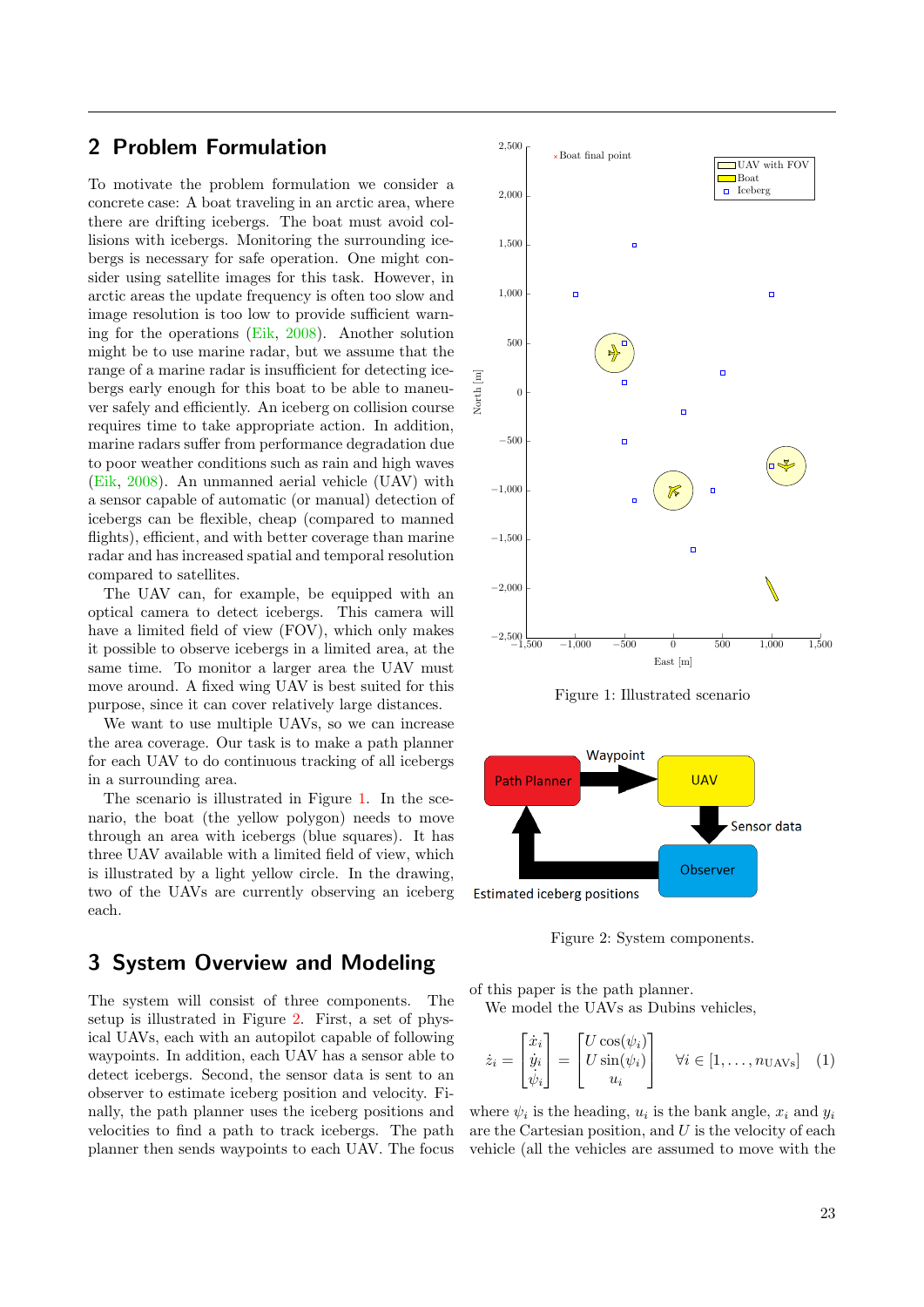same velocity). Note that we assume constant altitude with this model.

We assume that the real position and velocity of each iceberg is governed by:

$$
\dot{\xi}_i = \begin{bmatrix} \dot{s}_i \\ \dot{v}_i \end{bmatrix} = \begin{bmatrix} 0 & I \\ 0 & 0 \end{bmatrix} \xi_i + \begin{bmatrix} 0 \\ 1 \end{bmatrix} w_i(t) \quad \forall i \in [1, \dots, n_{\text{icebergs}}]
$$
\n(2)

where  $\xi_i$  is the four dimensional iceberg state consisting of position  $s_i$  and velocity  $v_i$ , both of dimension  $\mathbb{R}^2$ . The process noise is  $w_i(t) \sim (0, q_i)$ , which we assume has a Gaussian distribution with a mean of zero and variance of  $q_i$ .

To estimate the positions of the icebergs for the path planner we use a discrete Kalman filter. The discrete equation and measurement model for each iceberg using Euler integration, is (for clarity we lose the subscript i for each iceberg)

$$
\hat{\xi}_{k+1} = \begin{bmatrix} I & \Delta T \\ 0 & I \end{bmatrix} \hat{\xi}_k + \begin{bmatrix} 0 \\ \Delta T \end{bmatrix} w_k = A \hat{\xi}_k + \begin{bmatrix} 0 \\ \Delta T \end{bmatrix} w_k
$$
\n(3)

$$
y_k = \begin{bmatrix} I & 0 \end{bmatrix} \hat{\xi}_k + v_k = C \hat{\xi}_k + v_k \tag{4}
$$

here  $\xi_k$  and  $\xi_{k+1}$  are the estimated state for the current and the next time step,  $y_k$  is the measured position of the iceberg and  $\Delta T$  is the time step. The measurement noise,  $v_k$ , is also assumed to have a Gaussian distribution with a mean of zero and variance of R.

A Kalman filter tracks the estimated state of the system and updates an associated error covariance matrix. The update process of the filter consists of two steps. The first step is known as the a priori step, where the state is estimated based on the model and the error covariance matrix is updated with the model and process uncertainty. In the second step, known as the posteriori step, the measurement is incorporated to the estimated state and the error covariance matrix is reduced. For our case, the posteriori step will only be included when a UAV is observing the relevant iceberg, while the priori step will be updated each time step.

The Kalman equation for the a priori step will be

$$
\hat{\xi}_{k+1}^{\text{priori}} = A \hat{\xi}_k^{\text{post}} \qquad \hat{\xi}_0 = \hat{\xi}_0 \tag{5}
$$

$$
P_{k+1}^{\text{priori}} = AP_k^{post} A^T + Q \quad P_0 = Q \tag{6}
$$

here  $P$  is the error covariance matrix.

When a measurement is available, the Kalman filter performs the posteriori step

$$
K = P_{k+1}^{\text{priori}} C^T / (C P_{k+1}^{\text{priori}} C^T + R) \tag{7}
$$

$$
\xi_{k+1}^{\text{post}} = \hat{\xi}_{k+1}^{\text{priori}} + K(y_k - C\hat{\xi}_{k+1}^{\text{priori}})
$$
(8)

$$
P_{k+1}^{\text{post}} = P_{k+1}^{\text{priori}} - KCP_{k+1}^{\text{priori}} \tag{9}
$$

here  $K$  is known as the Kalman gain. If no measurement is available  $K = 0$  (the posteriori value equals the priori value)

<span id="page-3-1"></span>We can now define the position uncertainty using the error covariance matrix

<span id="page-3-4"></span>
$$
\sigma = \text{tr}(p_{11}) \tag{10}
$$

where

$$
P = \begin{bmatrix} p_{11} & p_{12} \\ p_{21} & p_{22} \end{bmatrix}
$$
 (11)

*Remark:* If we select  $q_i$  in equation [\(2\)](#page-3-1) different from the process noise, it will function as a heuristic to assign/manipulate priorities to the icebergs. Then,  $\sigma(t)$  will represent priority instead of uncertainty. This heuristic can be set different for each iceberg, and can vary with time,  $q(t)$ . For example, the path planner can set the initial priority,  $\sigma_0$ , from satellite imagery and the rate of change,  $q(t)$ , based on distance from a moving boat.

# <span id="page-3-0"></span>4 Problem Setup and MILP Formulation

We assume we have multiple UAVs to track icebergs in an area. Each UAV is capable of following a given sequence of waypoints. This motivates us to exploit mixed integer linear programming (MILP) to find an optimal sequence of icebergs to visit for each UAV. MILP problems are optimization problems that can contain integer variables in objective function and/or constraints.

#### <span id="page-3-5"></span>4.1 Assumptions

We want a path planner capable of real-time implementation and thus want to use a mixed-integer framework where the constraints and objective function are linear. To avoid nonlinearities, we make the following two assumptions:

- <span id="page-3-2"></span>1. The UAVs can follow any path.
- <span id="page-3-3"></span>2. Icebergs are stationary within the horizon considered in the optimization.

Assumption [1](#page-3-2) means that we do not take the UAV equation [\(1\)](#page-2-4) into consideration in the path planning, except for the distance from the initial position of the UAV to the first iceberg. This will inevitably lead to a suboptimal solution, since if we also consider the movement constraints of the UAV another visitation sequence might be better. However, the difference between the two visitation sequences will be small if the area is large compared to the turning radius of the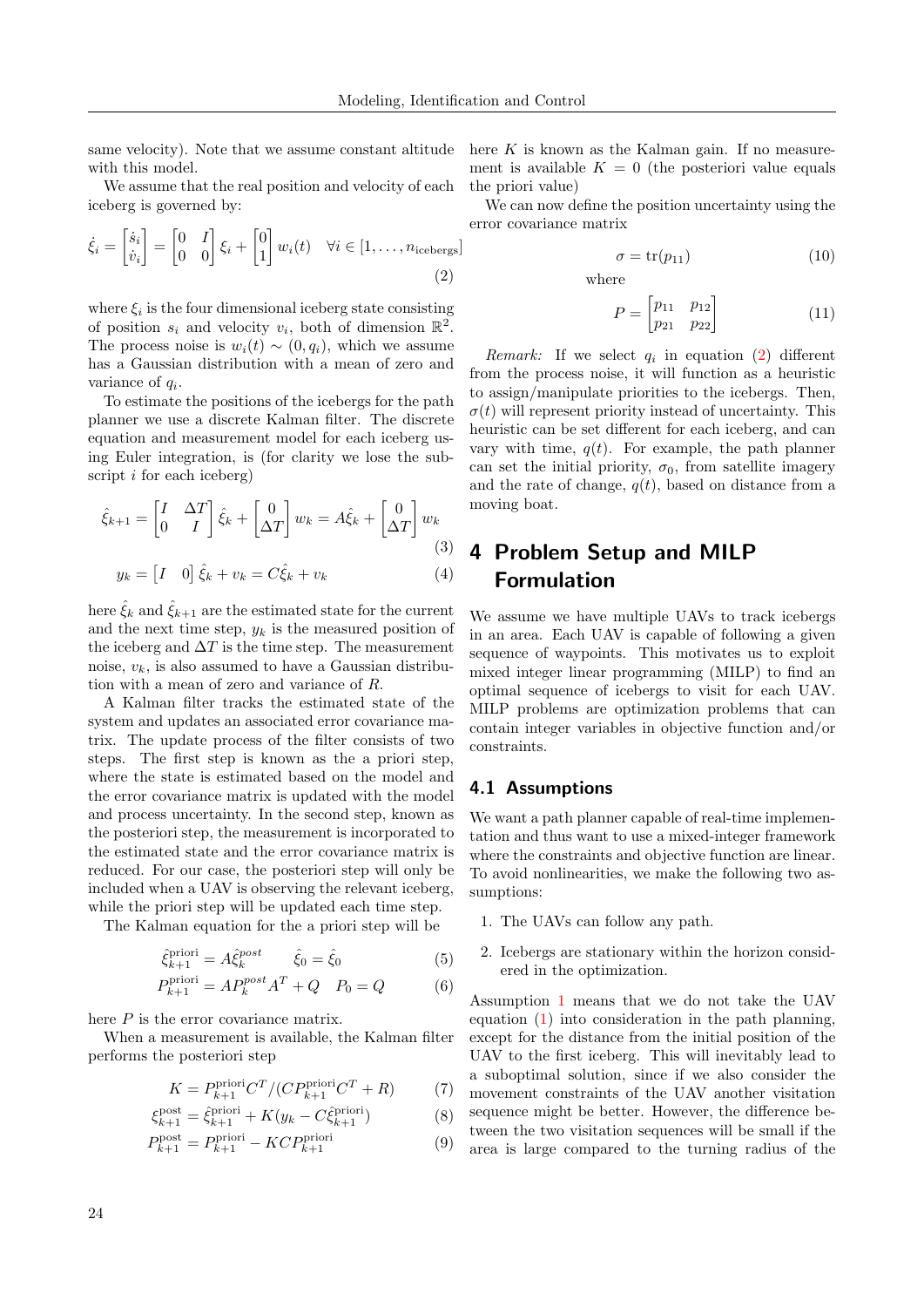UAV. In addition, the autopilot will manage to pilot the UAV to any waypoint even though it is not selected according to its dynamics. The second assumption enables us to solve the problem more efficiently. We can make this assumption since UAVs in general move much faster than icebergs (typically 0.1 m/s for icebergs against 22-25 m/s for UAVs). To take into account the slow movement of the icebergs we plan to rerun the optimization either at fixed intervals (sample-based), or every time a UAV observes an iceberg (event-based). Before we rerun the optimization, we update the iceberg positions and position uncertainties with the model from equation  $(5)$  and  $(10)$ , and if available UAV observations and satellite imagery.

We also make some additional assumptions. First, we assume a constant number of icebergs that are known a priori. Icebergs can easily be added or subtracted in between optimization runs. Second, we assume perfect communication between the UAVs and a ground station. The ground station can perform the optimization and instantly communicate the result to each UAV. Finally, we do not consider the size of the icebergs, as we are only concerned with their location.

We consider anti-collision or fuel constraints for the optimization to be out of scope for this article. Anticollision can be solved by a lower level controller like the waypoint following controller on each UAV or the UAVs can just fly at different altitude. If we have fuel constraints this can be implemented through keeping track of the distance from base and compare it to remaining fuel. When the fuel gets low the UAV can be set to return to base and removed from the optimization problem.

#### 4.2 Optimization variables

Now, we can formulate our problem using MILP. Our approach to formulating the optimization problem in a MILP framework uses the formulation for TSP in [Miller et al.](#page-11-16) [\(1960\)](#page-11-16) as a basis. Furthermore, we only use the subclass ILP (integer linear programming) of MILP, since we will only use integer and binary variables. The problem will have  $N$  nodes, which is the sum of UAVs  $(n_{\text{UAV}})$  and icebergs  $(n_{\text{iceberg}})$ ,  $N =$  $n_{\text{UAV}} + n_{\text{iceberg}}$ . The optimization variables are organized in a matrix and a vector. First, we have a matrix of binary variables  $y_{\text{path}} \in \mathbb{Z}_{\{0,1\}}^{N \times N}$ . The entry  $y_{\text{path}}(i, j)$  represents the path from node i to j. A node is an iceberg or a UAV. It is one if a UAV moves between the nodes and zero otherwise. Second, each UAV has an appurtenant sequence. In each sequence, the UAV is the first entry with the remaining part of the sequence consisting of icebergs. An integer vector,  $t \in \mathbb{Z}^{N \times 1}$ , represents the number each node has in its

sequence. For example, if we have two UAVs, named  $UAV_1$  and  $UAV_2$ , and five icebergs, named ice<sub>1</sub> to ice<sub>5</sub>, then  $t = [\text{UAV}_1, \text{UAV}_2, \text{ice}_1, \text{ice}_2, \text{ice}_3, \text{ice}_4, \text{ice}_5]^T$ . Suppose the optimal solution is that the first UAV,  $UAV<sub>1</sub>$ , visits iceberg ice<sub>2</sub>, ice<sub>5</sub> and then ice<sub>1</sub>, while the second UAV, UAV<sub>2</sub>, visits ice<sub>3</sub> before ice<sub>4</sub>. Then we will get the following  $t = [1, 1, 4, 2, 2, 3, 3]^T$ . Notice that the sequences for each UAV are mixed together in the vector t. We use the binary matrix  $y_{path}$  to assign icebergs to each UAV. The t-vector is used to avoid Hamiltonian subpaths, and to include position uncertainty in the objective function.

#### 4.3 Constraints

Here, we will find a set of constraints that describe the set of feasible paths in terms of the optimization variables. First, each node cannot be visited and left more than once

<span id="page-4-0"></span>
$$
\sum_{i}^{N} y_{\text{path}}(i,j) \le 1 \quad \forall j \quad \text{and} \tag{12a}
$$

$$
\sum_{j}^{N} y_{\text{path}}(i,j) \le 1 \quad \forall i. \tag{12b}
$$

Next, the number of total paths between the nodes is equal to the number of nodes minus the number of UAVs,

<span id="page-4-1"></span>
$$
N - n_{\text{UAV}} = \sum_{i=1}^{N} \sum_{j=1}^{N} y_{\text{path}}(i, j). \tag{13}
$$

The t-variable is an integer vector that decides the sequence each UAV will visit icebergs, as explained above. The values of the vector must be within the number of nodes,

<span id="page-4-2"></span>
$$
1 \le t(i) \le N \quad \forall i \in [1, 2, \dots, n_{\text{UAV}}]. \tag{14}
$$

The same integer vector  $t$  is used to represent the visitation sequence for each UAV. For example, if we have two UAVs in our problem, their sequence will be mixed together in the same vector. This is unproblematic since we use the binary matrix  $y_{\text{path}}$  to set the paths between UAVs and icebergs. We use the t-vector to prioritize high uncertainty icebergs in the objective function and to avoid subcycles. To make sure each UAV is the first of its sequence the first  $n_{\text{UAV}}$  elements in the t-vector representing the UAVs must be one,

<span id="page-4-3"></span>
$$
t(i) = 1 \quad \forall i \in [1, 2, \dots, n_{\text{UAV}}]. \tag{15}
$$

Finally, each path must be connected. To avoid subcycles we need an additional constraint. The following constraint, called the Miller-Tucker-Zemlin constraint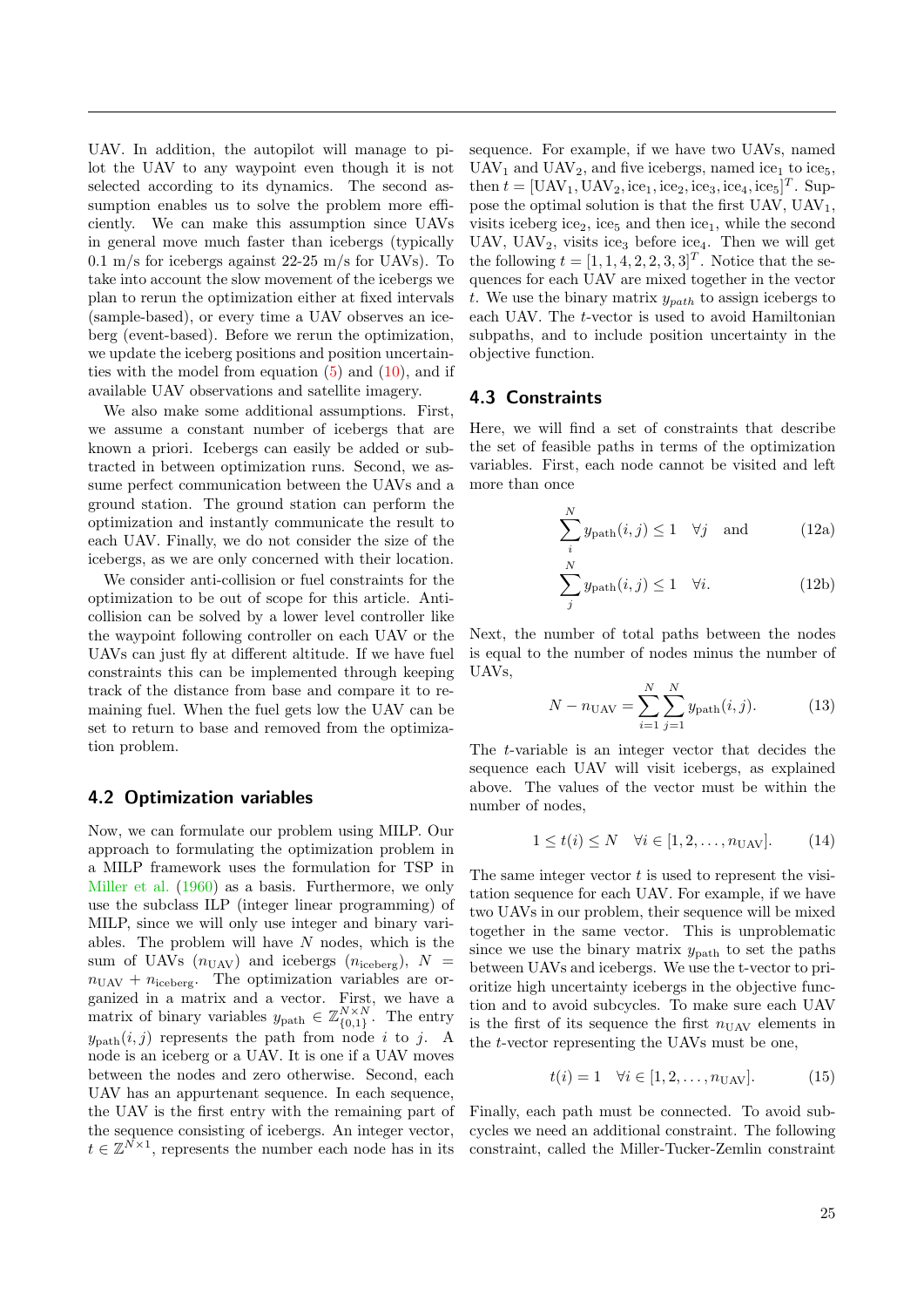[\(Chen et al.,](#page-10-2) [2010\)](#page-10-2), makes sure that all the paths start with a UAV and are connected:

$$
t(j) - (t(i) + 1) \ge -N(1 - y_{\text{path}}(i, j)) \quad \forall i \neq j. \tag{16}
$$

### 4.4 Optimization Problem

We can now formulate the following optimization problem:

$$
\min F(y_{\text{path}}, t) = -(1 - \tau)F_1 + \tau F_2 \qquad (17a)
$$

s.t. 
$$
(12), (13), (14), (15), \text{ and } (16)
$$

where

$$
F_1 = \sum_{i=1}^{N} \sigma(i)(N - t(i))
$$
 (17b)

$$
F_2 = \mu \sum_{i}^{N} \sum_{j}^{N} y_{\text{path}}(i, j) d(i, j). \tag{17c}
$$

Here,  $\mu$  is a scaling variable to make  $F_1$  and  $F_2$  of com-parable size, see Section [4.5,](#page-5-2) and  $\tau$  is a tuning constant used to weight between the two objectives. Setting  $\tau = 1$  puts all weight on shortest distance and  $\tau = 0$ puts all weight on position uncertainty. In the simulation and practical experiments of this paper we found through experience the value  $\tau = 0.5$  to be appropriate. In the objective function, we have two competing objectives. First, minimizing  $-F_1$  equals sorting the icebergs in sequences based on their position uncertainty. Here,  $\sigma(i)$  is the position uncertainty of each iceberg and UAV. The UAVs will have a position uncertainty of zero. The position uncertainty is constant when running the optimization. In between optimization runs it is updated with equation  $(10)$ , which means it increases linearly with time for unobserved icebergs and decreased towards zero for observed icebergs. Second,  $F_2$  contains the distance traveled by the UAVs. The matrix d contains the distances between all the nodes, which is recalculated for each iteration of the optimization problem. The distances are Euclidean distances except the distance from the UAVs to the icebergs. To calculate the distance from a UAV with a given heading to each iceberg we use Dubins paths without fixed final heading. A Dubins path is a curve with a minimum turning radius and a fixed initial and final heading. This way we take the nonholonomic dynamics from equation [\(1\)](#page-2-4) of the UAVs into consideration for the path from each UAV to the first iceberg in each sequence.

#### <span id="page-5-2"></span>4.5 Scaling

To get a proper trade-off of the objectives  $F_1$  and  $F_2$ in equation  $(17a)$  we need to scale them by choosing <span id="page-5-1"></span>an appropriate value for  $\mu$ . If we knew the optimal values of  $F_1$  and  $F_2$  in advance of the optimization, a natural choice for  $\mu$  would be the ratio between them. Instead we approximate this ratio by calculating the maximum value for  $F_1$  and an estimated average value for  $F_2$ . The maximum value for  $F_1$  is found by optimizing without constraints, which is easy and efficient to do. We cannot do the same for  $F_2$ , since the minimal  $F_2$  will always be zero. Instead we take the d-matrix and calculate the average distance and multiply it by the number of paths we need in our solution,  $F_{2,\text{avg}} = d_{\text{avg}}(N - n_{\text{UAV}})$ . We can now choose:

<span id="page-5-4"></span>
$$
\mu = \frac{F_{1,\text{max}}}{F_{2,\text{avg}}}.\tag{18}
$$

<span id="page-5-3"></span>If we compare the  $\mu$  from equation [\(18\)](#page-5-4) with the ratio of  $F_1$  and  $F_2$  after we run the optimization in 1000 simulations, the guessed ratio from equation  $(18)$  has a mean of 89% and a standard deviation of 13%.

#### 4.6 Implementation aspects

In the implementation of the optimization algorithm there are two adjustments. First, to avoid revisiting newly visited icebergs, the average position uncertainty of all the icebergs is calculated before the optimization. Then, only icebergs with a position uncertainty above 10 % of the average are included in the optimization. Second, the optimization can lead to a UAV not being assigned to track any iceberg. In this case, the UAV is set to track the closest iceberg (calculated in Dubins distance without the final heading).

### <span id="page-5-0"></span>5 Simulation

To implement the optimization algorithm from the previous section we use MATLAB R2014b with the tool-box YALMIP (Löfberg, [2004\)](#page-11-17). YALMIP enables easy implementation of optimization problems. Furthermore, we use the CPLEX solver from IBM [\(ibm,](#page-10-3) [2015\)](#page-10-3).

To illustrate the possibilities of the optimization algorithm we construct a simulation case with a boat moving through an area with icebergs. We compare using three UAVs to a single UAV for monitoring icebergs. When the boat enters the area we know the position and velocity of the 10 icebergs. This is an unrealistic assumption. However, it is necessary since we have chosen to set the iceberg velocities higher than normal (see next paragraph). The UAV(s) launch from the boat. In our case, the boat is only included for illustrative purposes, so its path is hard-coded.

In Table [1,](#page-6-1) the simulation parameters are given. The optimization of the UAV-paths is implemented samplebased, meaning that the optimizations are run using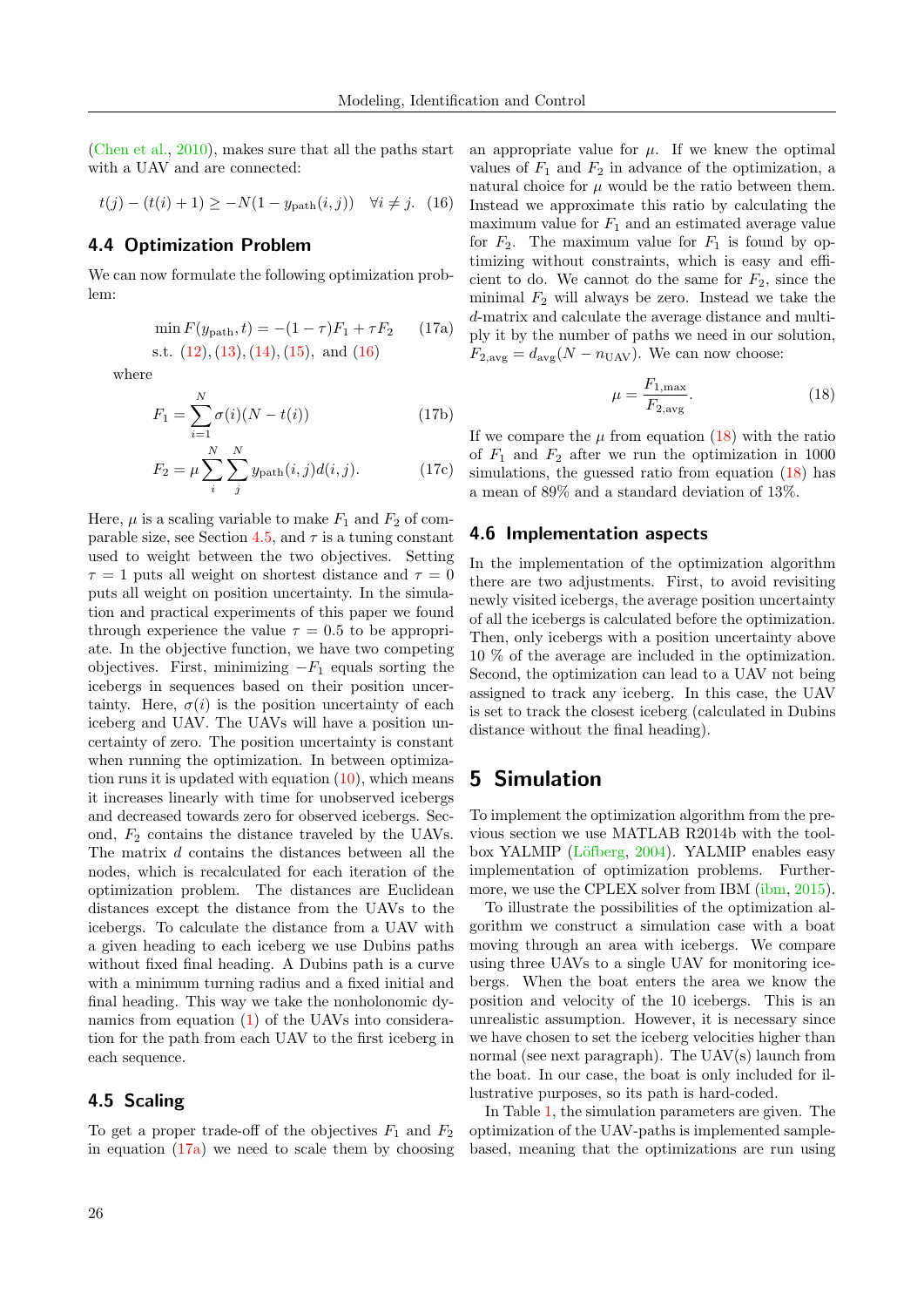fixed time intervals. As mentioned in section [4.1,](#page-3-5) icebergs typically move at a velocity of 0.1 m/s. In the simulation, we have chosen to set the iceberg velocity up till about  $3 \text{ m/s}$ . The reason is that we want to better illustrate the tracking capabilities of the algorithm, since it is also suitable to other tracking applications than icebergs.

Two snapshots from each simulation are shown in Figure [3.](#page-7-0) Here the boat is illustrated by a yellow polygon. The UAVs have a solid line for their recent movement and a dotted line for the sequence they plan to visit the icebergs. Each iceberg has a solid blue line for their recent movement and a blue "x" for their current position. The icebergs are also enumerated. A red circle indicates the observers estimated position of each iceberg.

In Figure [4,](#page-6-2) we see the average position uncertainty during the simulations compared for one and three UAVs. The reason the average position uncertainty falls somewhat at the end of the simulation for the single UAV, is that it stops tracking some of the icebergs it cannot find.

<span id="page-6-1"></span>

| Table 1: Simulation Parameters |                                                                                                     |                                          |  |  |  |
|--------------------------------|-----------------------------------------------------------------------------------------------------|------------------------------------------|--|--|--|
| Parameter                      | Value                                                                                               | Unit                                     |  |  |  |
| Boat                           | 1 unit                                                                                              |                                          |  |  |  |
| $(x_0,y_0,\text{heading})$     | (1500, 0.2.0246)                                                                                    | (m,m,rad)                                |  |  |  |
| Velocity                       | 10                                                                                                  | $\rm m/s$                                |  |  |  |
| Min turning radius             | 587                                                                                                 | m                                        |  |  |  |
| <b>UAVs</b>                    | 3 units                                                                                             |                                          |  |  |  |
| $(x_0,y_0,\text{heading})$     | (1500, 0, 0)                                                                                        | (m,m,rad)                                |  |  |  |
|                                | $(1500, 0, \frac{\pi}{2})$                                                                          |                                          |  |  |  |
|                                | $(1500,0,\pi)$                                                                                      |                                          |  |  |  |
| Velocity                       | 22                                                                                                  | $\rm m/s$                                |  |  |  |
| Minimum turning radius         | 105                                                                                                 | m                                        |  |  |  |
| <b>FOV</b>                     | 150                                                                                                 | m                                        |  |  |  |
| Icebergs                       | 10 units                                                                                            |                                          |  |  |  |
| $x_0$                          | $\in [0, 1500]$                                                                                     | m                                        |  |  |  |
| $y_0$                          | $\in [0, 1500]$                                                                                     | m                                        |  |  |  |
| $v_x$                          | $\in [-3,3]$                                                                                        | $\rm m/s$                                |  |  |  |
| $v_y$                          | $\in [-3,3]$                                                                                        | $\rm m/s$                                |  |  |  |
| Observer                       |                                                                                                     |                                          |  |  |  |
| Time step, $\Delta T$          | 0.1                                                                                                 | S                                        |  |  |  |
| Process noise, $Q$             | $\begin{bmatrix} 0_{2\times 2} & 0_{2\times 2} \\ 0_{2\times 2} & 0.01 I_{2\times 2} \end{bmatrix}$ | $\left[\frac{m^2}{\frac{m}{s}^2}\right]$ |  |  |  |
| Measurement noise, $R$         | $\begin{bmatrix} 5 & 0 \\ 0 & 5 \end{bmatrix}$                                                      | m <sup>2</sup>                           |  |  |  |
| Measurement frequency          | 2                                                                                                   | $s^{-1}$                                 |  |  |  |
| Simulation                     |                                                                                                     |                                          |  |  |  |
| Simulation length, $T$         | 200                                                                                                 | S                                        |  |  |  |
| Optimization sample time       | 5                                                                                                   | S                                        |  |  |  |
|                                |                                                                                                     |                                          |  |  |  |

<span id="page-6-2"></span>

Figure 4: The average position uncertainty for the iceberg for the two simulations with 3 and 1  $UAV(s)$ .

<span id="page-6-3"></span>

Figure 5: Practical Experiment Setup.

# <span id="page-6-0"></span>6 Towards practical experiments

To conduct the practical experiment in Ny-Ålesund at Svalbard there were multiple components involved. In this section, we first describe the components, including software involved in the experiments. Then, we give a description of the practical experiments conducted.

### 6.1 Setup

Figure [5](#page-6-3) illustrates an overview of the components used in the experiment.

The UAV platform used for the practical experiments was an X8 from Sky Walker Technology [\(x8,](#page-10-9)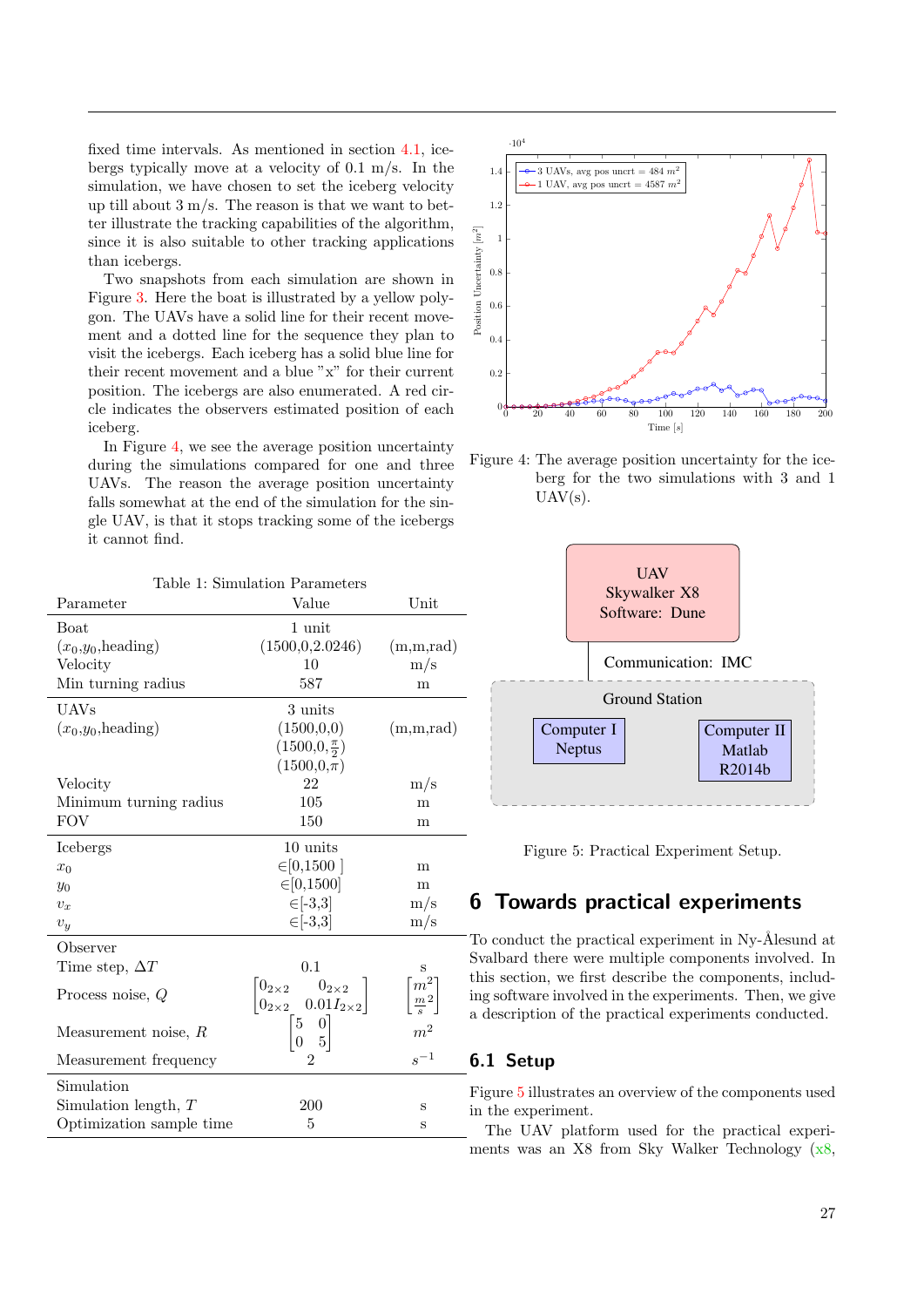<span id="page-7-0"></span>

Figure 3: Simulations of a boat moving through an area with three or a single UAV(s) to track icebergs. The dotted lines illustrate the planned path for the UAVs (green, black and pink), and the solid lines show their recent movement. In addition, the FOV is marked with a solid circle around each UAV. The iceberg positions are plotted with a blue "x", and have their recent movement in a solid blue line. The observer indicates the current estimate of iceberg positions with a red circles. The boat is drawn as a yellow polygon.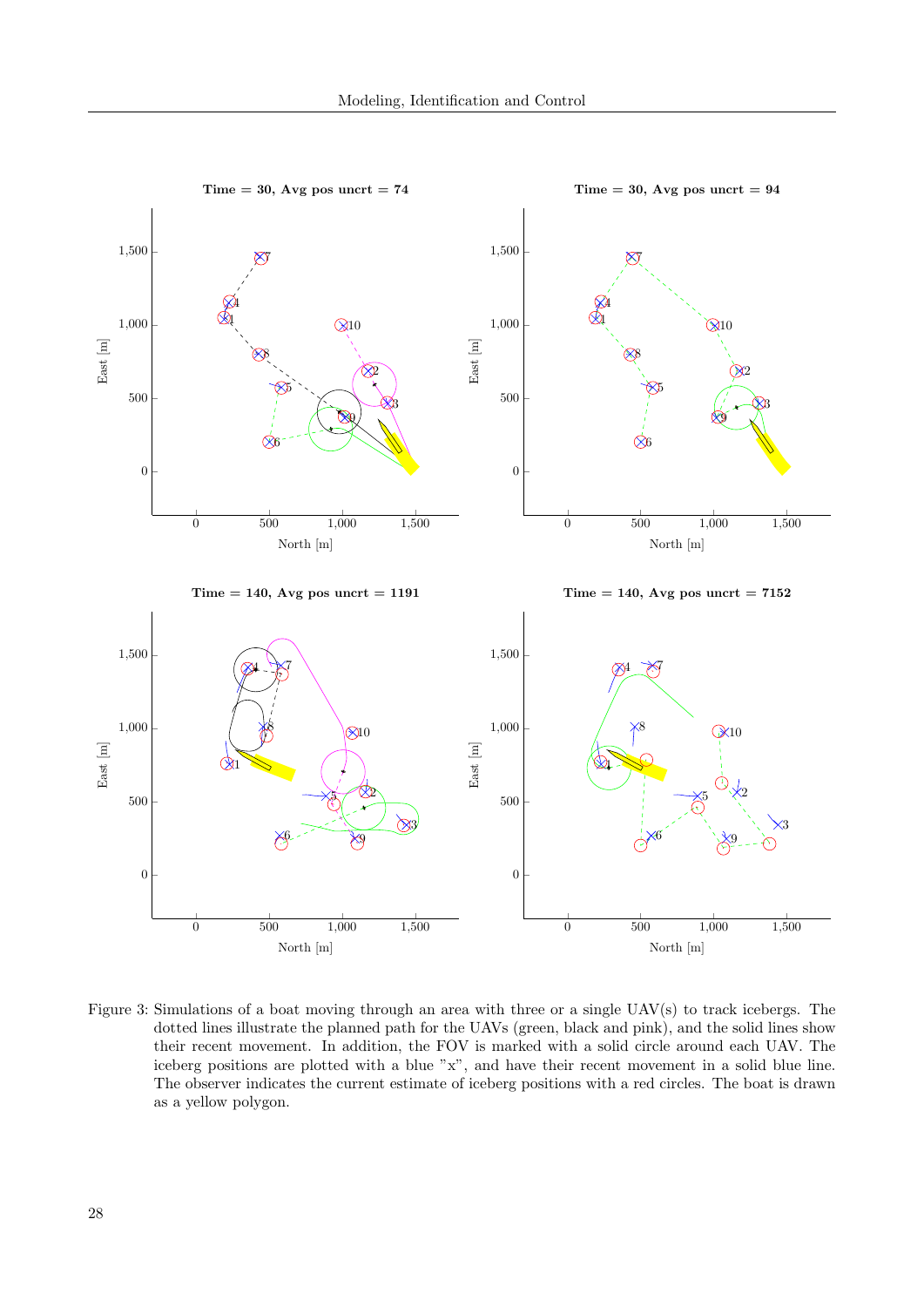<span id="page-8-0"></span>

Figure 6: Launch of X8 using a catapult.

[2016\)](#page-10-9). This is a small light-weight off-the-shelf platform with an electric motor. It can carry a light payload of 1-2 kg and is able to stay in the air for about 60 minutes. We used a catapult to launch it into the air, as illustrated in Figure [6.](#page-8-0)

The components onboard the X8 are a single board computer [\(odr,](#page-10-10) [2016\)](#page-10-10) for processing, an autopilot [\(ard,](#page-10-11) [2016\)](#page-10-11), a communication link [\(roc,](#page-10-12) [2016\)](#page-10-12) and a switch which enables communication between all of the components.

The single board computer runs DUNE [\(Pinto et al.,](#page-11-18) [2012\)](#page-11-18). DUNE, short for DUNE Unified Navigational Environment, is an open-source "runtime environment for unmanned systems onboard software". This enables simple implementation of different tasks, such as reading sensor values or control of actuators, onboard the X8. In this experiment, we specifically use DUNE to receive waypoints from the ground station (i.e, the results from solving the MILP algorithm presented in Section [4\)](#page-3-0), and translating and forwarding them to the onboard autopilot. The autpilot is then responsible for guiding the UAV using low level controllers to the given waypoints. Furthermore, DUNE is pulling telemetry data from the autopilot and forwarding it to the ground station, giving it the necessary information about the UAV to initialize the MILP algorithm and find the optimal visitation sequence for the simulated icebergs.

The ground station consists of two computers, each running a different software. One of the computers is running MATLAB R2014b, which is where the MILP algorithm is implemented and run. The second computer is running Neptus [\(Pinto et al.,](#page-11-19) [2006\)](#page-11-19). Neptus is an open-source Command & Control Center which can be used for a variety of tasks. Examples are world representation and modeling, mission planning, simulation, execution control and supervision, and postmission analysis. For the work presented in this paper, Neptus is used to illustrate the location of the (simulated) icebergs, as well as the X8's position, telemetry data and current waypoint to the operator.

The communication between the UAV and the ground station is done using a protocol named Inter-Module-Communication (IMC), which is a set of predefined messages made for operations of (multiple) unmanned vehicles and real-time efficiency. The reader is referred to [Martins et al.](#page-11-20) [\(2009\)](#page-11-20) for a detailed description of the IMC protocol.

#### 6.2 Experiment

On the way to full-scale practical experiments we did what can be considered a pilot experiment as a proof of concept. The experiment was conducted as follows:

- 1. Pilot launches the UAV in the air and stabilizes it at an altitude of about 120 meters.
- 2. The MILP-algorithm is initiated with four simulated icebergs and returns the optimal sequence for visiting them.
- 3. The UAV is sent a waypoint to the first iceberg from the resulting visiting sequence of the MILPalgorithm.
- 4. When the UAV reach the simulated iceberg it loiters around it for 30 seconds, while the ground station is running a new optimization.
- 5. The UAV is sent a waypoint to the first iceberg in the visiting sequence of the new optimization.
- 6. 100 seconds after the iceberg tracking mission is started, an additional simulated iceberg is added to the list, iceberg number 5.
- 7. The UAV continues to track the simulated icebergs by repeating step 3-5 for about 800 seconds of total loiter time.

The MILP-algorithm chooses a visiting sequence for the simulated icebergs based on position and an uncertainty value of each iceberg. The initial four icebergs where set with a random initial uncertainty value. After initialization, the position uncertainty increased constantly with a value of 1 for each second. In other words,  $tr(p_{11})$  in equation [\(10\)](#page-3-4) is 1. The fifth simulated iceberg was added with an uncertainty value of zero.

In Table [2](#page-9-1) we see the coordinates of the simulated icebergs and their initial uncertainty value. Figure [7](#page-9-2) illustrates the UAV's first visit of the five icebergs, with Figure [8](#page-9-3) plots the position uncertainty of each simulated iceberg.

Unlike in Section [5,](#page-5-0) in the practical experiment we use an event-based approach for when to rerun the MILP algorithm. The image processing algorithm used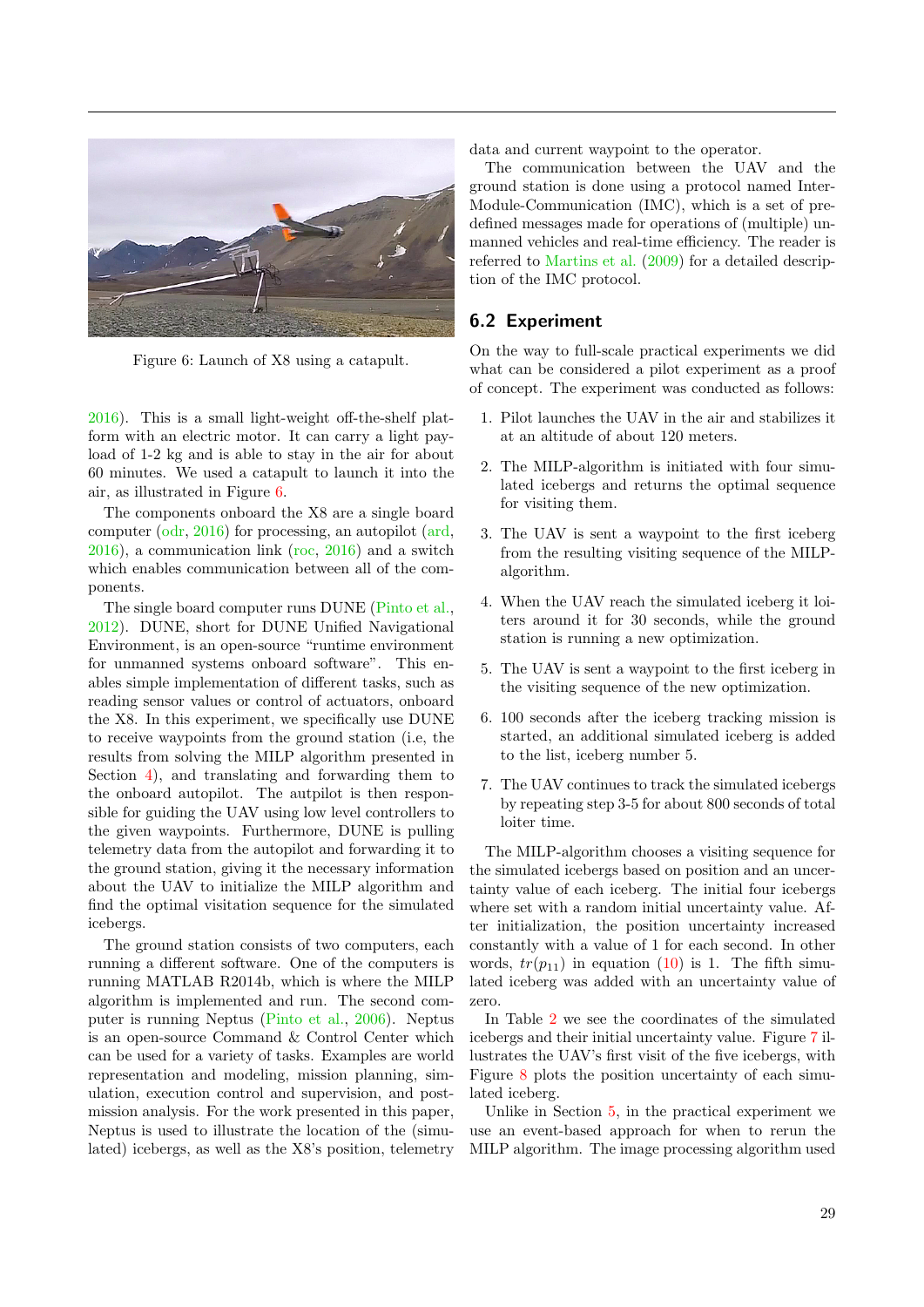Experiment UAV path between  $t=35$  and  $t=210$  seconds

<span id="page-9-2"></span>

Figure 7: UAV path in practical experiments. Both the solid-red and dotted blue line illustrate the UAV path. The solid-red line indicates when the UAV is observing a point, while the dotted blue line is when the UAV is moving towards a new simulated iceberg.

<span id="page-9-3"></span>Position Uncertainty of waypoints between  $t=35$  and  $t=210$  seconds



Figure 8: The position uncertainty value for each simulated iceberg during the experiment illustrated in Figure [7.](#page-9-2)

to obtain position and velocity estimate from an iceberg might require the UAV to circle around the iceberg to get more measurements than just a flyby. In our experiment, an event was the 30 seconds loitering around a simulated iceberg, which makes it natural to exploit this time to rerun the MILP-algorithm.

<span id="page-9-1"></span>Table 2: Table with simulated iceberg coordinates and initial uncertainty

| Nr.            | Iceberg |        | Initial Value |
|----------------|---------|--------|---------------|
| 1              | (730    | 31)    |               |
| $\overline{2}$ | (628)   | $-16)$ | 5             |
| 3              | (3104)  | 69)    | 8             |
| 4              | (2284)  | 89)    | 2             |
| 5              | (2138)  | 59)    |               |
|                |         |        |               |

### <span id="page-9-0"></span>7 Discussion

From the simulation in Section [5,](#page-5-0) a single UAV is not sufficient to track the ten icebergs. In the snapshot after 140 seconds the distance between iceberg number 8 and its estimated is larger than the FOV. In addition, we see that iceberg 2, 3, 5, 6 and 9 also are about to get outside FOV. This is not the case when in the simulation with three UAVs, which manage to keep track of the icebergs. When we look at Figure [4](#page-6-2) the single UAV is unable to keep the position uncertainty within a limit, while three UAVs are sufficient.

The calculation of Dubins path reduces the suboptimality originating from not taking UAV dynamics into account (cf. assumptions in Section [4.1\)](#page-3-5). Especially, since we only use the first point of each sequence before we rerun the optimization. The way we reduce sub-optimality can best be explained by a simple example. Consider the case with one UAV and two icebergs, where the first iceberg is closer to the UAV in a metric distance. However, the UAV heading is turned towards the second iceberg, which makes the optimal sequence to visit the second before the first iceberg. When we use the Dubins instead of the metric distance, the algorithm manages to take the heading of the UAV into consideration. Notice that we are only able to use Dubins distance from the initial position of the UAV, since we do not know what heading the UAV will have at subsequent points.

The practical experiment serves as a proof of concept. It demonstrates how it is possible to implement the algorithm in practice. However, the practical experiment has several weaknesses. First, the simulated icebergs are too close to each other, for iceberg number 3, 4 and 5 the UAV goes directly from observing one iceberg to another. In addition, when the icebergs are so close to each other the UAV will inevitably visit each iceberg often independent of the sequence chosen by the MILP algorithm. Unfortunately, during the day of the experiment there was a lack of real icebergs. This lead to not getting image processing tested together with the MILP-algorithm.

In future experiments, a platform with greater reach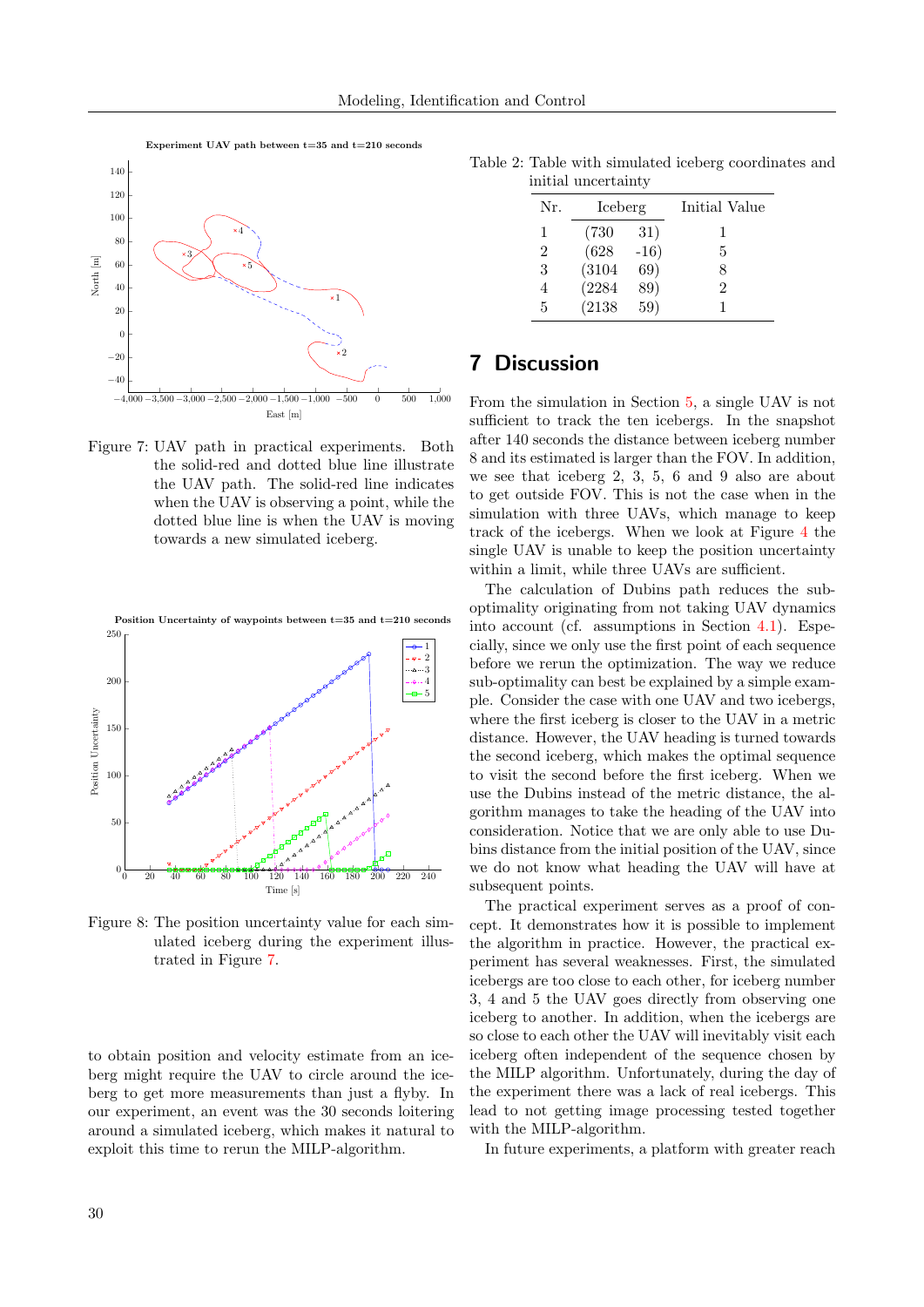and greater durability is desired. Longer reach means that the UAV can track icebergs in a larger area, where selecting a more optimal visiting sequence for each UAV becomes essential. We believe the benefits of the proposed algorithm will be more substantial in such a case. Furthermore, in future experiments it will also be interesting to test tracking icebergs moving in open sea. The icebergs in Kongsfjorden close to Ny-Ålesund, where we did our experiments, do not move much and this makes them very easy to track.

Furthermore, for experiments in open sea the observer should be improved. It should handle false positive and false negative measurements. In addition, it should also be able to determine and reject outliers. For example, if two icebergs are close to each other at the time of observation, the observer might mistake them. This will lead to a wrong velocity estimate for both of them.

# <span id="page-10-8"></span>8 Conclusion

In this paper, we have studied the problem of tracking moving icebergs using a set of moving sensor platforms. To solve the problem we have used mathematical optimization, or more specifically, combinatorial optimization. To demonstrate the algorithm we have constructed a case with 10 icebergs and performed a simulation with one UAV and another with three UAVs. The simulations show that a single UAV is unable to track all ten icebergs, while 3 UAVs manage it.

We have also taken the first step towards practical implementation with a practical experiment conducted at Ny Ålesund in Svalbard during the fall of 2015. Here, we have made a successful first practical implementation of the algorithm with one UAV.

#### Future Work

Possibilities for future work include:

- 1. Integration of the of MILP-algorithm with an image processing algorithm like [Leira et al.](#page-11-21) [\(2015\)](#page-11-21).
- 2. Practical experiments with real icebergs and the use of image processing for iceberg detection.
- 3. Practical experiments with long distance UAV platform.
- 4. Use of multiple UAVs in practical experiments.
- 5. Extend observer to handle false positive and negative measurements, in addition to outliers.

# Acknowledgment

This work was supported by the Research Council of Norway, Statoil, DNV GL and SINTEF through the Centers of Excellence funding scheme, grant 223254 - Centre for Autonomous Marine Operations and Systems (AMOS).

## References

- <span id="page-10-3"></span>IBM Ilog CPLEX optimization studio. [http://www.](http://www.ibm.com) [ibm.com](http://www.ibm.com), 2015. Accessed: 2015-09-12.
- <span id="page-10-11"></span>ArduPilot. <http://ardupilot.com>, 2016. Acc.: 2016- 02-10.
- <span id="page-10-10"></span>Odroid U3. <http://www.odroid.com>, 2016. Acc.: 2016-03-02.
- <span id="page-10-9"></span>Sky Walker Technology (HK). [http://www.](http://www.skywalker-model.com) [skywalker-model.com](http://www.skywalker-model.com), 2016. Accessed: 2016-02-10.
- <span id="page-10-12"></span>Ubiquiti rocket M5. [https://www.ubnt.com/airmax/](https://www.ubnt.com/airmax/rocketm/) [rocketm/](https://www.ubnt.com/airmax/rocketm/), 2016. Accessed: 2016-02-10.
- <span id="page-10-7"></span>Albert, A. and Imsland, L. Mobile sensor path planning for iceberg monitoring using a MILP framework. In 12th Proc. Intl. Conf. Inf. Control, Automation, Robotics, volume 1. pages 131–138, 2015.
- <span id="page-10-6"></span>Asnis, G. and Blackman, S. Optimal allocation of multi-platform sensor resources for multiple target tracking. In Information Fusion, Proc. 14th Intl. Conf. IEEE, pages 1–8, 2011.
- <span id="page-10-4"></span>Barton, K. and Kingston, D. Systematic surveillance for uavs: A feedforward iterative learning control approach. In American Control Conf. IEEE, pages 5917–5922, 2013. doi[:10.1109/ACC.2013.6580766.](http://dx.doi.org/10.1109/ACC.2013.6580766)
- <span id="page-10-1"></span>Bixby, R. E. Solving real-world linear programs: A decade and more of progress. *Operations research*, 2002. 50(1):3–15. doi[:10.1287/opre.50.1.3.17780.](http://dx.doi.org/10.1287/opre.50.1.3.17780)
- <span id="page-10-2"></span>Chen, D.-S., Batson, R. G., and Dang, Y. Applied integer programming: modeling and solution. John Wiley & Sons, 2010. doi[:10.1002/9781118166000.](http://dx.doi.org/10.1002/9781118166000)
- <span id="page-10-0"></span>Eik, K. Review of experiences within ice and iceberg management. Journal of Navigation, 2008. 61(4):557–572. doi[:10.1017/S0373463308004839.](http://dx.doi.org/10.1017/S0373463308004839)
- <span id="page-10-5"></span>Enright, J., Frazzoli, E., Savla, K., and Bullo, F. On multiple uav routing with stochastic targets: Performance bounds and algorithms. In Proc. AIAA Conf. on Guidance, Navigation, Control. 2005. doi[:10.2514/6.2005-5830.](http://dx.doi.org/10.2514/6.2005-5830)